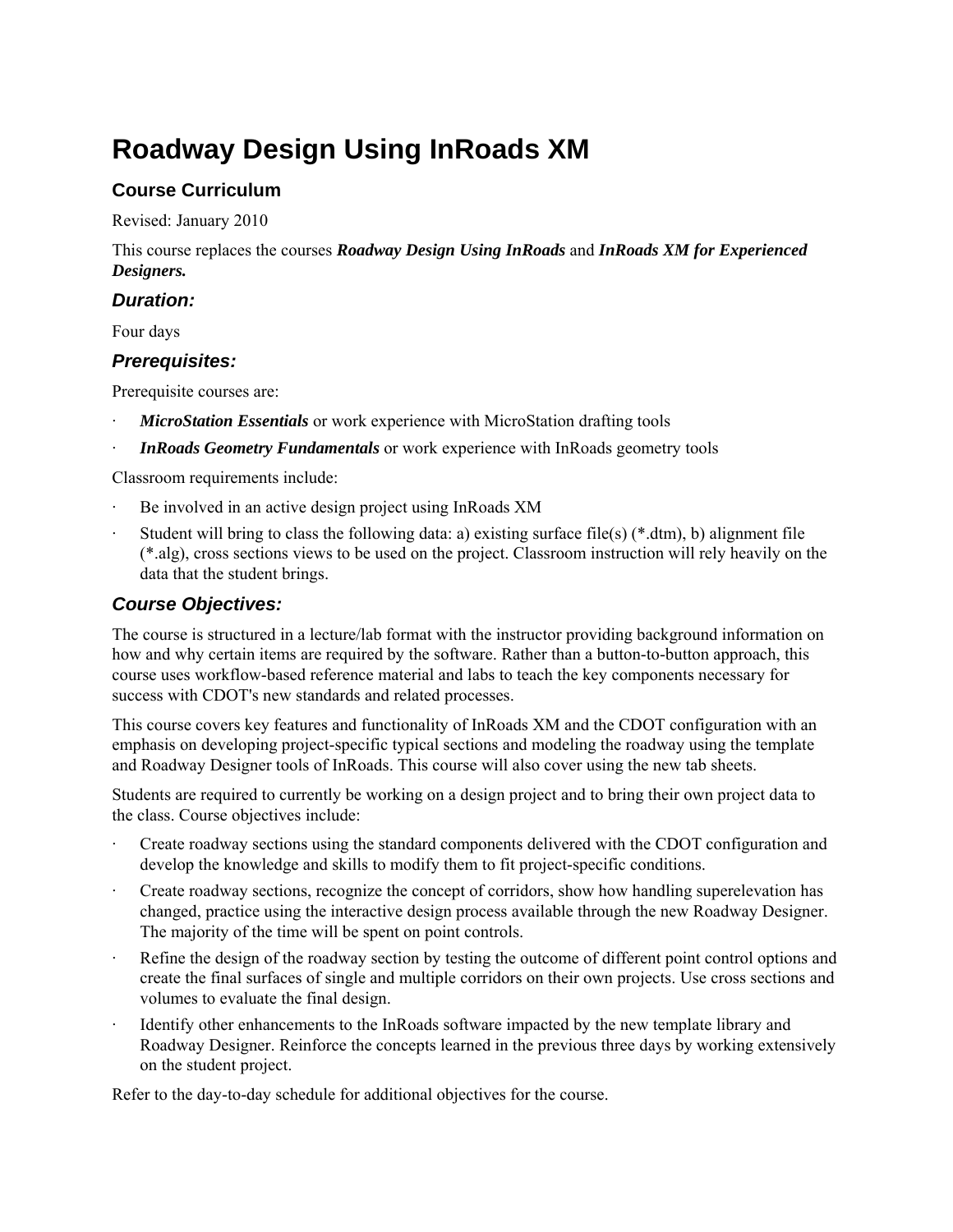#### *What to Bring:*

Students are required to bring the following data from their active design project:

- $\circ$  Typical section(s) either in the form of a paper or electronic drawing
- Existing surface data files for the design project (\*.dtm)
- Project alignment data file (\*.alg)
- $\circ$  Criteria for the development of a roadway corridor including design speed, right of way limits, pavement design, and maximum superelevation.
- $\circ$  The student is encouraged to bring a copy of the M&S Standards and the 2005 Roadway Design Guide as reference material for the design of their project.

Students should bring the data to class either on a *CD* or *Flash drive*.

#### *Resources:*

Students will find electronic copies of the reference material and labs associated with this course online under the *Manuals and Training* page of the CADD and Engineering Innovation web page located at www.dot.state.co.us/DesignSupport/CADD and Engineering Innovation.

#### *Instructional Media:*

This is an instructor-led hands-on course. Each student will have a computer for the duration of the course. The instructor will utilize a whiteboard and projection system for demonstrating key topics and techniques of the software. Students will access the reference material for this course electronically, either locally or online as noted under the section *Resources*.

The instructor will provide each student a hard copy of the lab material. Course data files will be preloaded on the computer used in class. As with the reference material, course data files will also be available online for students to download and work through at their convenience.

#### *Material Requirements:*

A printed copy of the course labs will be provided in the class. The lab material will be used in conjunction with an electronic copy of the resource manual *A Practical Guide for Using InRoads XM*. Students will refer to *A Practical Guide for Using InRoads XM* during the lecture portion of the class for detailed explanations of how to use a specific InRoads command and to gain an understanding of the command options.

#### *Time Requirements:*

The course will conform to the time constraints identified for each topic in this curriculum. The student may need to choose smaller portions of their project to work on during Student Project lab time in order to complete the assigned tasks in the allotted time.

#### *CDOT Standards:*

This course uses all CDOT standard configuration files, including the new standard CDOT\_Civil.xin and template library files. During the class, several InRoads workflows will be presented that can then be applied to a range of different project circumstances.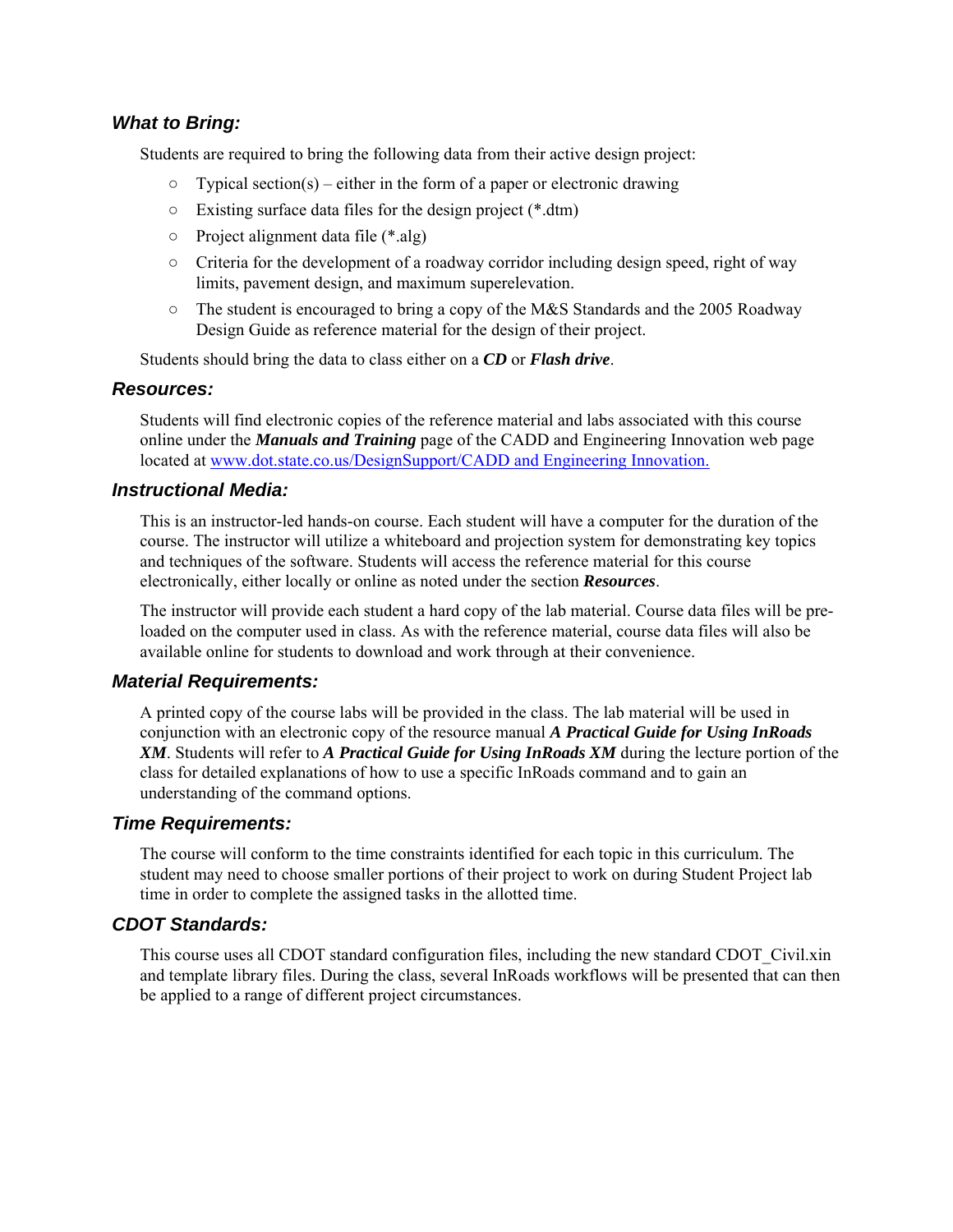## **Class Schedule and Objectives**

## **DAY 1 – Templates**

## *Objective:*

Review the design process taught in the *InRoads Geometry Fundamentals* course to establish the groundwork for this course. Students will then take information prepared by the pavement engineer and create typical sections (templates) of the proposed roadway prism.

#### **1. Introduction and Overview of Changes 0.5 hours**

A brief discussion of the class format will be given followed by an overview of key concepts from the *InRoads Geometry Fundamentals* course. Other topics to be covered in this section are:

- How to get support
- Guidelines for converting a project from the 2004 edition to XM

#### **2. Template Library – 0.5 hours**

Templates define the shape and materials used for the proposed road surface. The template library contains the building blocks (called components) that are used to assemble templates. The layout and contents of the CDOT standard template library are discussed. Other key topics covered include:

- InRoads Create Template interface, set-up options, and tools
- Template library management concepts such as creating project-specific libraries and copying templates from another library

#### **3. Defining Templates - 3 hours**

With an understanding of the template library structure, students will learn about the various parts of a template and the methods for assembling those parts into a complete template. Other key topics covered include:

- An overview of the CDOT Standard Sample Templates that are included in the Template Library
- $\circ$  How the relationships between points (called constraints) are used to define the shape of the component and how points react as related points move
- Building components, component types, creating new components, component properties, point properties, point constraints

#### **Lab:** Building Components

○ This lab illustrates the concepts of point constraints and the various constraint types. It demonstrates the methods for creating and editing point and component properties.

#### **Lab:** Building Sections

○ This lab illustrates the methods for creating sub-assemblies from new and existing components that can be used later to create a complete template. It also illustrates the relationships of Parent Components and Display Rules that can exist between components.

#### **Lab:** Modifying Templates

 $\circ$  This lab illustrates the methods for modifying existing templates to make them specific to a project. These include changing point and component properties, deleting unneeded components, and adding new components to the existing template.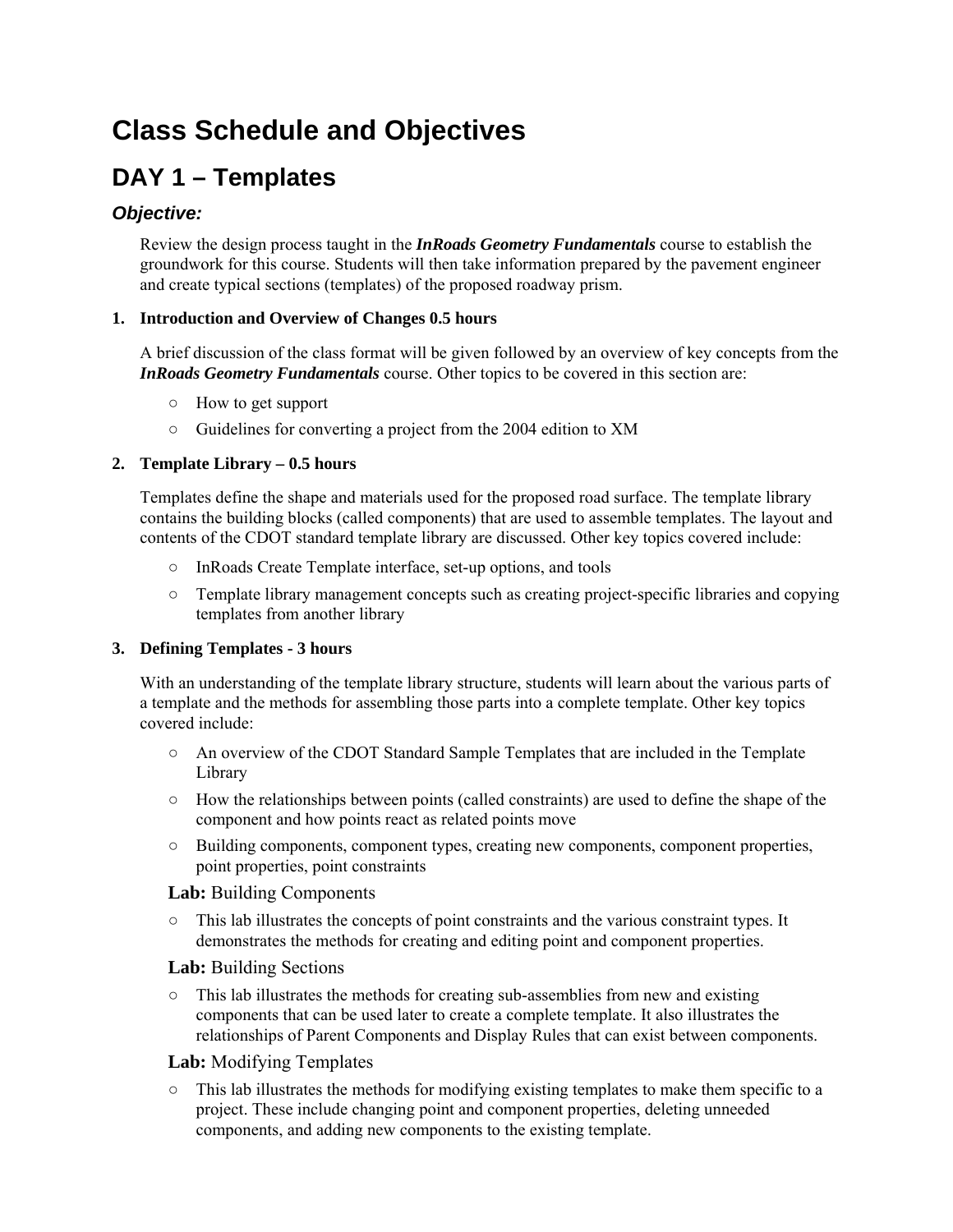#### **4. Student Project Lab - 4 hours**

Students will gain practical experience of the concepts learned in the morning session by developing templates for their actual project.

## **DAY 2 - Roadway Designer**

## *Objective:*

Once the horizontal and vertical geometry and the typical sections have been established for a project, the next step is to use these to define the design surface. The horizontal and vertical geometry defines the path of the proposed design. The template defines the shape of the road prism. When the template is placed at regular intervals along the design path, the proposed surface is formed.

#### **5. Corridors - 1 hour**

A corridor associates the geometry with the templates to define the proposed surface. This section explains how to create a corridor and assign geometry and templates to that corridor. Other topics in this section include:

- An overview of the InRoads Roadway Designer interface
- Set-up options and tools for Roadway Designer
- How to define a corridor
- How to create template drops

#### **6. Superelevation - 1.5 hours**

Superelevation adjusts the shape of the road prism to counteract the centrifugal forces encountered when a vehicle rounds a curve. This topic covers how to apply CDOT's superelevation design standards to the project corridor and template. Topics in this section include:

- Creating superelevation definitions for a corridor
- Methods used to modify existing superelevation

#### **7. Point Controls – 3.5 hours**

The road prism (defined by the template) may not always be a constant shape throughout the length of a project. Changes in the road prism can be accomplished by creating new templates for each change. In addition, Roadway Designer offers a method of modifying a template assigned to the corridor, called Point Controls. These temporarily override the assigned constraint values assigned to the controlled point. There are several methods that will be covered including Standard Point Controls, Secondary Alignments, Parametric Constraints, Template to Template Transitions, End Condition Overrides, Modifying Single Template Drops, and Target Aliasing. These methods will be covered in groups as follows:

- Standard Point Controls, Secondary Alignments, Parametric Constraints (1.5 hours incl. lab)
- Template to Template Transitions, End Condition Overrides (1 hour incl. lab)
- Modifying Single Template Drops, and Target Aliasing (1 hour incl. lab)

#### **8. Student Project Lab – 2.0 hours**

Students will gain practical experience of the concepts learned in the afternoon session by developing corridors and superelevation and working with point controls using their actual project data.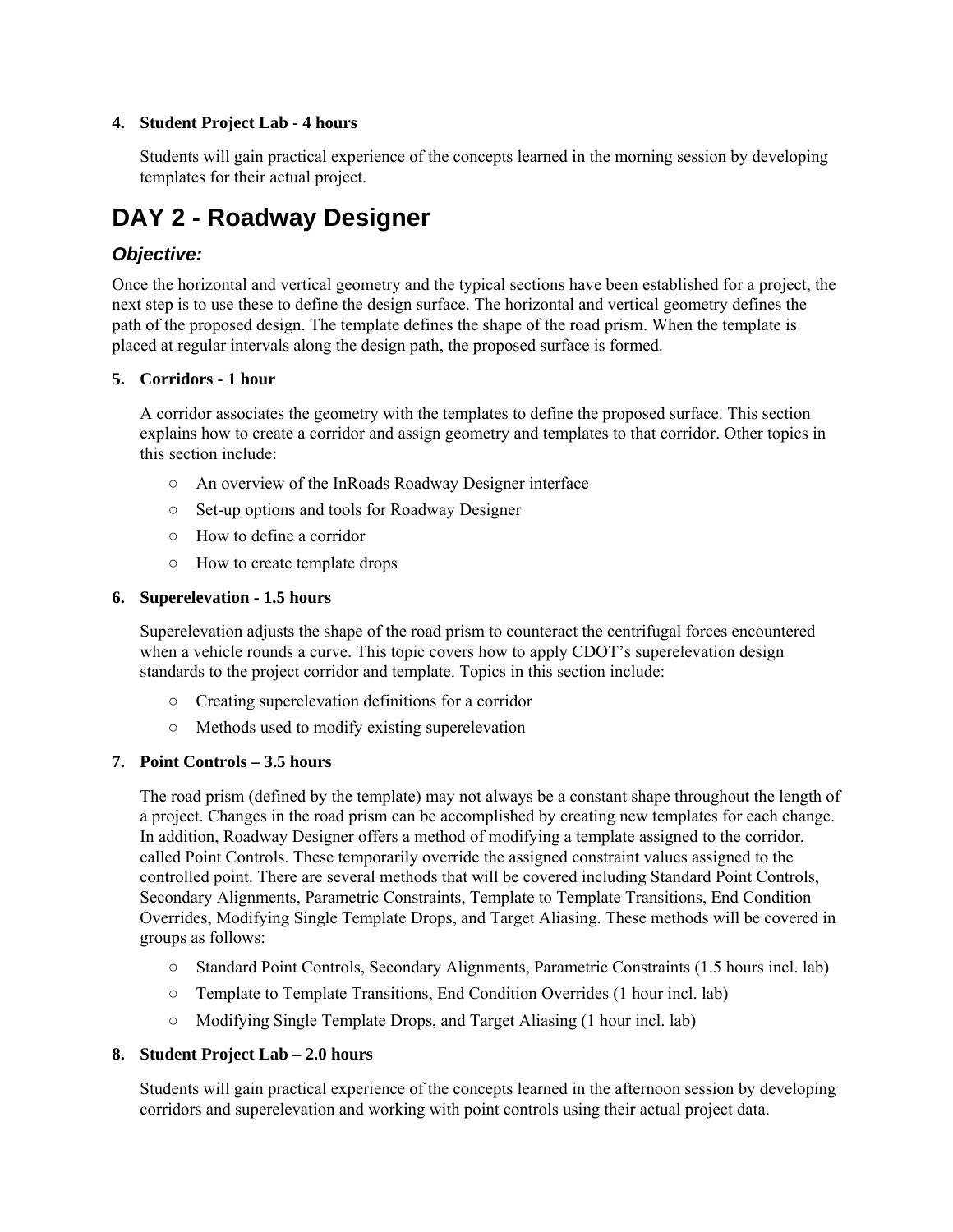## **DAY 3**

## *Objective:*

Continuing the design process, the corridor definition is completed by specifying the geometry, templates and point controls used for the corridor. The proposed surface model can then be created and evaluated.

### **9. Point Control Review - 1 hour**

Point controls are one of the key concepts used in Roadway Designer and students need a solid understanding on them. This review is meant to reinforce the objectives covered on the previous day.

### **10. Creating Surfaces - 1 hour**

The goal of Roadway Designer is to create a proposed surface or surfaces that can be used to calculate project quantities. In this section the process for creating the proposed surfaces is explained. Topics in this section include:

- Creating a single surface from a single corridor
- Creating multiple surfaces from multiple corridors
- Creating a single surface from multiple corridors

### **Lab:** Creating Surfaces

#### **11. Displaying Cross Sections – 1 hour**

A cross section set is the primary evaluation tool used on a proposed surface. Cross sections are also used to produce end-area volumes and check for right-of-way clearance. Topics in this section include:

- Setting Global Scale Factors for cross section display
- An overview of cross section preferences
- An overview of other important settings
- Displaying cross section set
- Annotating and updating cross sections

**Lab:** Create Cross Sections

#### **12. Calculating Volumes – 1 hour**

End area volume calculations are used to determine earthwork quantities like embankment and excavation. This section describes how to compute end area volumes and how to adjust those calculations based on a variety of situations such as unsuitable material in the construction zone and volume exceptions. Topics in this section include:

- Basic end area volumes
- End area volume reports
- Adding unsuitable material to calculations
- Creating a volume exception

Lab: Calculate End Area Volumes, Unsuitable Material, and Volume Exceptions

#### **13. Student Project Lab - 4 hours**

Students will continue applying the principles of point controls on their projects. In addition, students will generate the design surface and sub-surfaces for their projects.